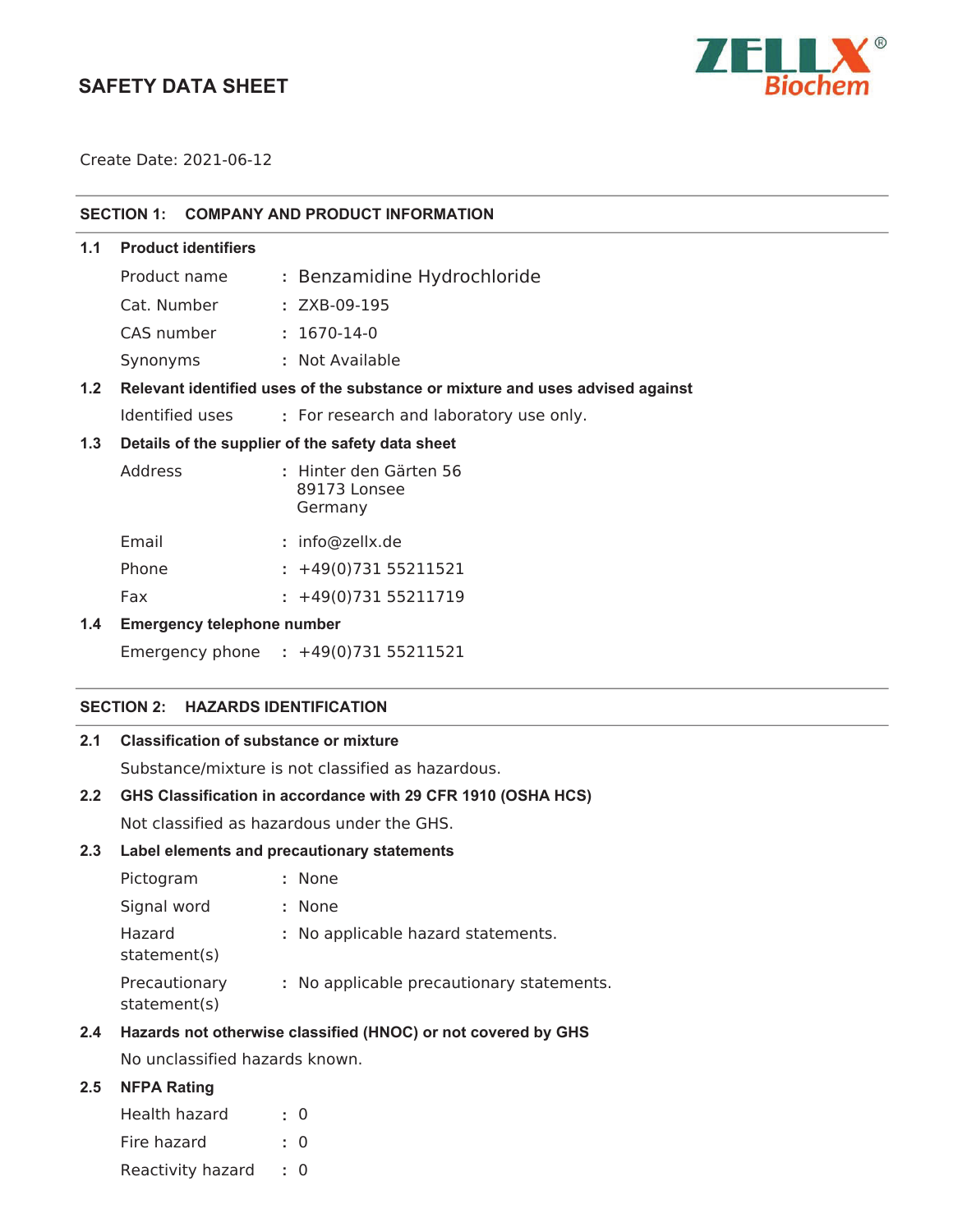# **2.6 HMIS Rating**

| Health hazard            | 0        |
|--------------------------|----------|
| Chronic health<br>hazard |          |
| Reactivity hazard        | O        |
| Flammability             | O        |
| Physical hazard          | $^{(1)}$ |

# **SECTION 3: COMPOSITION/INFORMATION ON INGREDIENTS**

### **3.1 Substances**

| Substance                                                          | CAS#      | EC#       | Concentration    |
|--------------------------------------------------------------------|-----------|-----------|------------------|
| Benzamidinium chloride<br>$M.F: C7H8N2$ • HCI<br>M.W: 156.61 g/mol | 1670-14-0 | 216-795-4 | Not<br>Available |

### **3.2 Hazardous components & classification**

No chemicals or constituents are known to be present that require disclosure under applicable regulations.

# **SECTION 4: FIRST AID MEASURES**

#### **4.1 Description of first aid measures**

#### **General advice**

Consult a physician if symptoms are severe or persistent. Provide this data sheet to medical personnel. If product is spilled or leaked, evacuate area.

## **In case of inhalation**

If inhaled, move person to fresh air and monitor breathing. If not breathing, give artificial ventilation. Consult a physician if symptoms are severe or persistent.

#### **In case of skin contact**

Immediately wash with excess soap and water. If spilled on clothing, remove all affected clothing. Consult a physician if symptoms are severe or persistent.

### **In case of eye contact**

Flush eyes with water or eye wash solution as a precaution for 15 minutes. Consult a physician if symptoms are severe or persistent.

### **In case of ingestion**

Only induce vomiting if recommended by medical personnel. If subject is unconscious, do not give anything by mouth. If conscious, rinse mouth with water. Consult a physician if symptoms are severe or persistent.

### **4.2 Most important symptoms and effects, both acute and delayed**

All known important symptoms are described in Section 2 and/or Section 11. No other important symptoms to report.

### **4.3 Indication of any immediate medical attention and special treatment needed**

No special treatment indicated. Provide treatment in accordance with exhibited systems.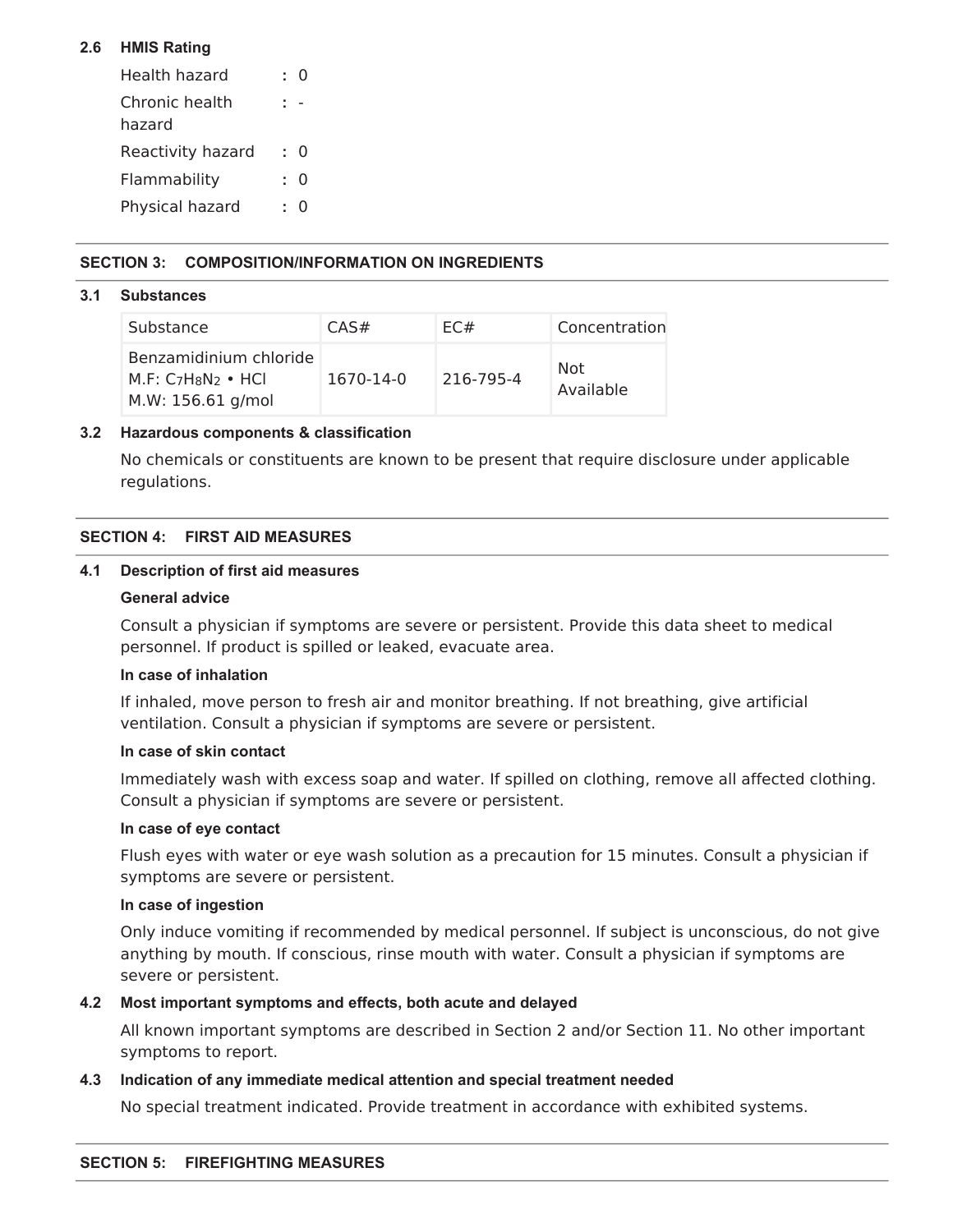#### **5.1 Suitable extinguishing media**

Water spray, alcohol-resistant foam, dry chemical, and carbon dioxide extinguishers are suitable.

### **5.2 Unsuitable extinguishing media**

No known unsuitable extinguishing media.

### **5.3 Special hazards arising from the substance**

No special hazards are known to exist regarding combustion of this product.

### **5.4 Advice for firefighters**

Wear protective gear, such as self-contained breathing apparatus, if necessary.

#### **SECTION 6: ACCIDENTAL RELEASE MEASURES**

#### **6.1 Personal precautions, protective equipment and emergency procedures**

Provide suitable ventilation. Use any necessary personal protective equipment. Avoid contact with skin and eyes, and avoid creation and inhalation of vapor or dust. Keep all unnecessary personnel away.

#### **For personal protection see section 8**

#### **6.2 Environmental precautions**

No environmental precautions required.

### **6.3 Methods and material for containment and cleaning up**

Use inert absorbent material to absorb any spilled or leaked product. Keep in suitable, closed containers for disposal.

#### **For proper disposal see section 13**

### **SECTION 7: HANDLING AND STORAGE**

### **7.1 Precautions for safe handling**

Provide suitable ventilation. Wear any necessary personal protective equipment. **For precautions see section 2**

#### **7.2 Conditions for safe storage, including any incompatibilities**

Storage conditions **:** Store upright, closed container in arid, ventilated environment. Storage Temperature: 2-8°C

Incompatible materials **:** Alkalines are incompatible with this product.

### **SECTION 8: EXPOSURE CONTROLS/PERSONAL PROTECTION**

#### **8.1 Control parameters**

This product is not known to contain any substances with occupational exposure limit values.

### **8.2 Engineering controls**

Follow good industrial hygiene and safety practices when handling product.

### **8.3 Personal protective equipment**

Eye/face protection **:** Use only government-approved safety glasses with side-shields.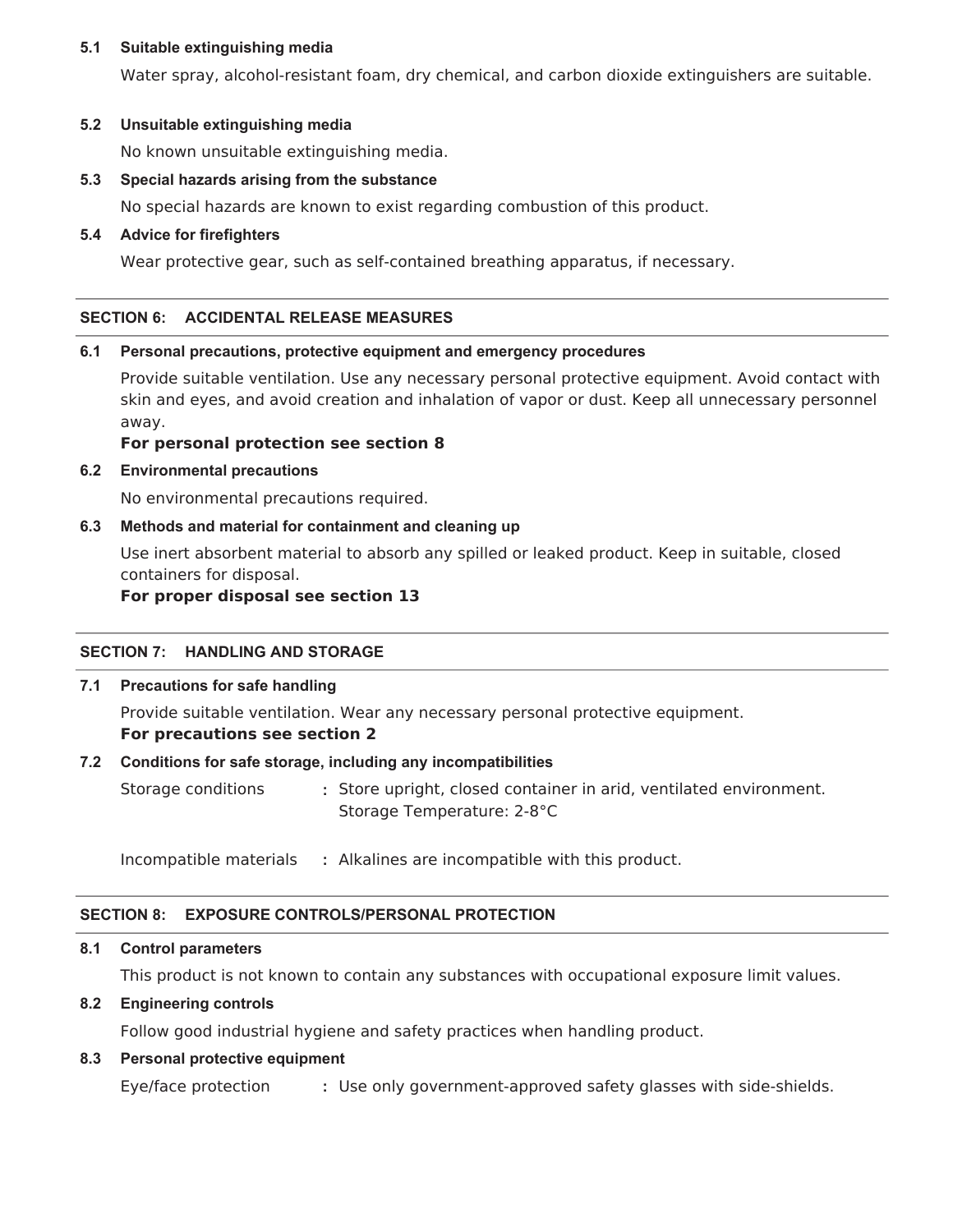| Skin protection                   | : Use gloves when handling product. Inspect gloves before use to<br>ensure suitability for use. Remove without exposing skin to the gloves<br>outer surface. Discard used gloves according to all pertinent laws<br>and/or current good practices (cGXP). Wash hands with soap and<br>water. |
|-----------------------------------|----------------------------------------------------------------------------------------------------------------------------------------------------------------------------------------------------------------------------------------------------------------------------------------------|
| Body protection                   | : Wear appropriate clothing. Ensure clothing is in good condition, with<br>no holes or tears. When selecting clothing, consider the concentration<br>and amount of substance to be handled.                                                                                                  |
| Respiratory protection            | : Use only approved respirators and components which comply with<br>CDC and NIOSH (US) or CEN (EU) regulations. Required only when<br>vapors or aerosols are created.                                                                                                                        |
| exposure                          | Control of environmental: No environmental precautions required.                                                                                                                                                                                                                             |
| General hygiene<br>considerations | : Comply with general industrial hygiene practice guidelines.                                                                                                                                                                                                                                |

# **SECTION 9: PHYSICAL AND CHEMICAL PROPERTIES**

| 9.1          | Information on basic physical and chemical properties |                                   |
|--------------|-------------------------------------------------------|-----------------------------------|
| a)           | Appearance                                            | : White to Light Beige            |
| b)           | Physical states                                       | : Solid                           |
| C)           | Odor                                                  | : Not available                   |
| d)           | Odor threshold                                        | : Not available                   |
| e)           | Melting point                                         | : $169-173^{\circ}$ C (336-343°F) |
| f)           | Boiling point range                                   | : Not available                   |
| g)           | pH                                                    | : Not available                   |
| h)           | Density                                               | : Not available                   |
| i)           | Flash point                                           | : Not available                   |
| j)           | Evaporation rate                                      | : Not available                   |
| k)           | Flammability                                          | : Not available                   |
| $\vert$      | Upper/lower flammability or<br>explosive limits:      | : Not available                   |
| m)           | Vapor pressure                                        | : Not available                   |
| n)           | Vapor density                                         | : Not available                   |
| $\mathsf{o}$ | Relative density                                      | : Not available                   |
| p)           | Water solubility                                      | : Soluble                         |
| q)           | Partition<br>coefficient:n-octanol/water              | : Not available                   |
| r)           | Autoignition temperature                              | : Not available                   |
| s)           | Decomposition temperature                             | : Not available                   |
| t)           | Kinematic viscosity                                   | : Not available                   |
| u)           | <b>Explosive properties</b>                           | : Not available                   |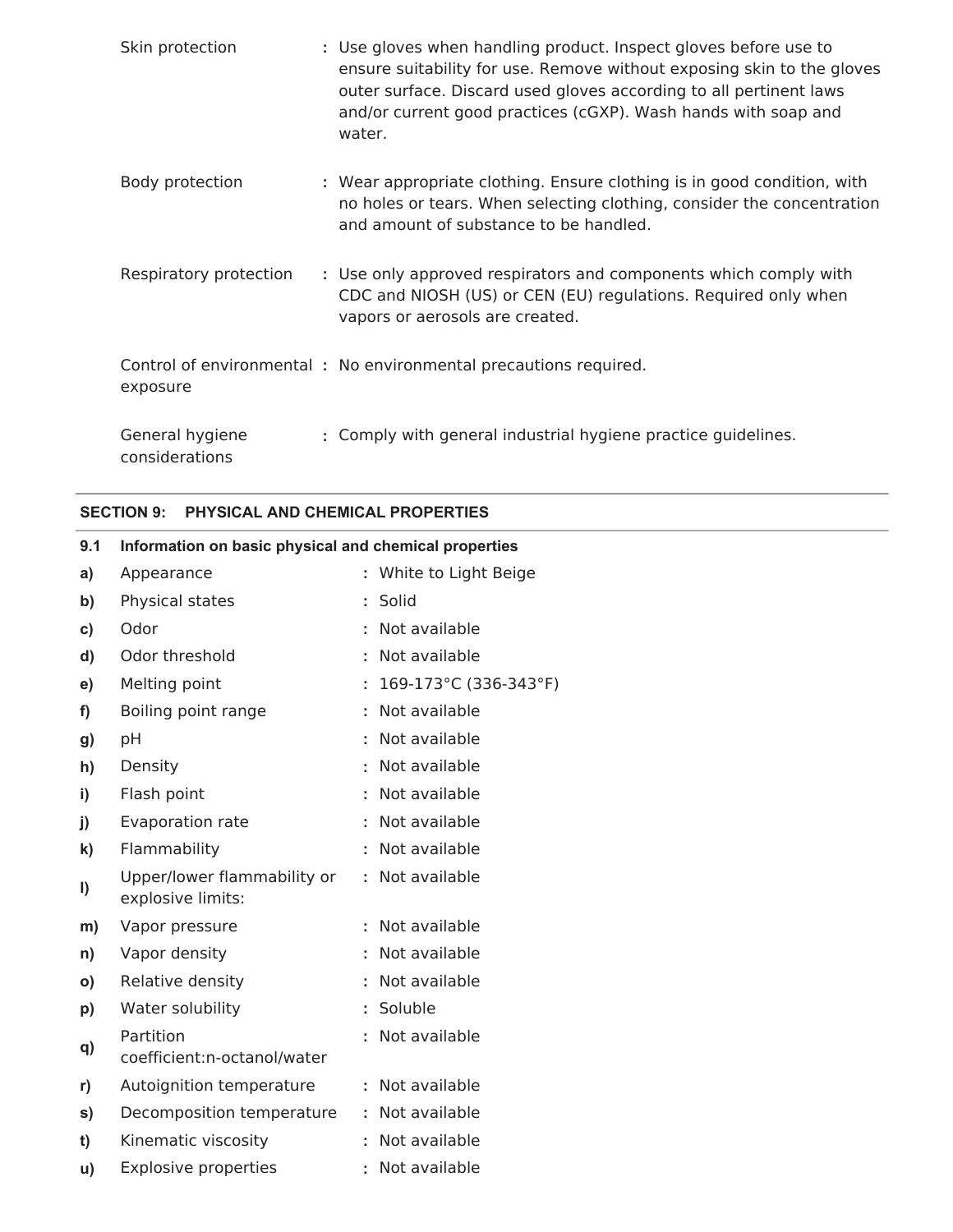| V) | Oxidizing properties | : Not available |
|----|----------------------|-----------------|
|----|----------------------|-----------------|

- **w)** Solubility in other solvents **:** Not available
- **x)** Surface tension **:** Not available

## **SECTION 10: STABILITY AND REACTIVITY**

# **10.1 Reactivity**

No special reactivity is known.

### **10.2 Chemical stability**

Product is stable when stored and used as recommended.

### **10.3 Stability note(s)**

No special or unusual instability known.

### **10.4 Polymerization**

No known polymerization.

# **10.5 Possibility of hazardous reactions**

No hazardous reactions are known.

# **10.6 Incompatible materials**

Alkalines are incompatible with this product.

# **10.7 Hazardous decomposition products**

Carbon oxides, nitrogen oxides (NOx), and hydrogen chloride gas can form if fire occurs.

### **SECTION 11: TOXICOLOGICAL INFORMATION**

## **11.1 Acute toxicity**

| LD50 Oral                              | : No toxicity data available.                            |  |  |  |  |
|----------------------------------------|----------------------------------------------------------|--|--|--|--|
| LD50 Dermal                            | : No toxicity data available.                            |  |  |  |  |
| LC50 Inhalation                        | : No toxicity data available.                            |  |  |  |  |
| 11.2 Skin corrosion/irritation         |                                                          |  |  |  |  |
|                                        | No skin/corrosion irritation data available.             |  |  |  |  |
| 11.3 Serious eye damage/eye irritation |                                                          |  |  |  |  |
|                                        | No eye damage/irritation data available.                 |  |  |  |  |
| 11.4 Respiratory or skin sensitization |                                                          |  |  |  |  |
| No sensitization data available.       |                                                          |  |  |  |  |
| 11.5 Germ cell mutagenicity            |                                                          |  |  |  |  |
| No mutagenicity data available.        |                                                          |  |  |  |  |
| 11.6 Carcinogenicity                   |                                                          |  |  |  |  |
| <b>IARC</b>                            | : Product and components are not regulated by the IARC.  |  |  |  |  |
| <b>ACGIH</b>                           | : Product and components are not regulated by the ACGIH. |  |  |  |  |
| <b>NTP</b>                             | : Product and components are not regulated by the NTP.   |  |  |  |  |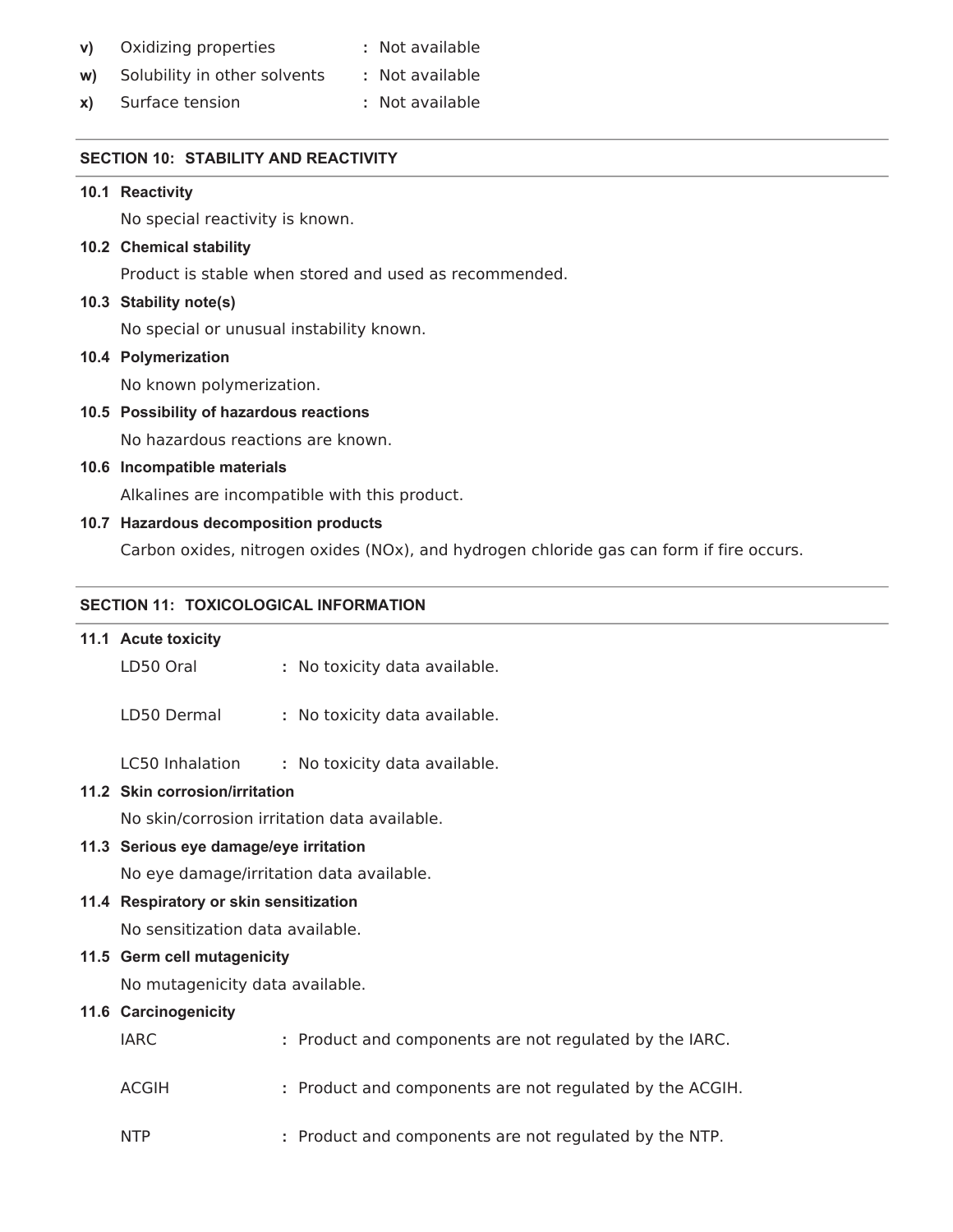OSHA **:** Product and components are not regulated by OSHA.

**11.7 Reproductive toxicity**

No reproductive toxicity data available.

**11.8 Specific target organ toxicity – single exposure**

No specific organ toxicity data available.

**11.9 Specific target organ toxicity – repeated exposure**

No specific organ toxicity data available.

### **11.10Aspiration hazard**

No aspiration hazard data available.

### **11.11Additional Information**

RTECS: CV6260000.

#### **SECTION 12: ECOLOGICAL INFORMATION**

### **12.1 Toxicity**

No ecological toxicity data available.

**12.2 Aquatic toxicity**

No aquatic toxicity data available.

**12.3 Persistence and degradability**

No persistence/degradability data available.

**12.4 Bioaccumulative potential**

No bioaccumulation data available.

**12.5 Mobility in soil**

No soil mobility data available.

#### **12.6 Results of PBT and vPvB assessment**

PBT/vPvB assessment not available as chemical safety assessment is not required/was not conducted.

#### **12.7 Other adverse effect**

No other adverse effect data available.

### **SECTION 13: DISPOSAL CONSIDERATIONS**

### **13.1 Product**

Chemical waste generators must determine whether a discarded chemical is classified as a hazardous waste. Chemical waste generators must also consult and adhere to local, regional, and national hazardous waste regulations to ensure complete and accurate classification.

#### **13.2 Packaging**

Packaging should be disposed of in the same manner as unused product.

### **13.3 Recommendation**

Disposal must be made according to official regulations.

# **SECTION 14: TRANSPORTATION INFORMATION**

### **14.1 DOT (US)**

Not a dangerous good under DOT(US) regulations.